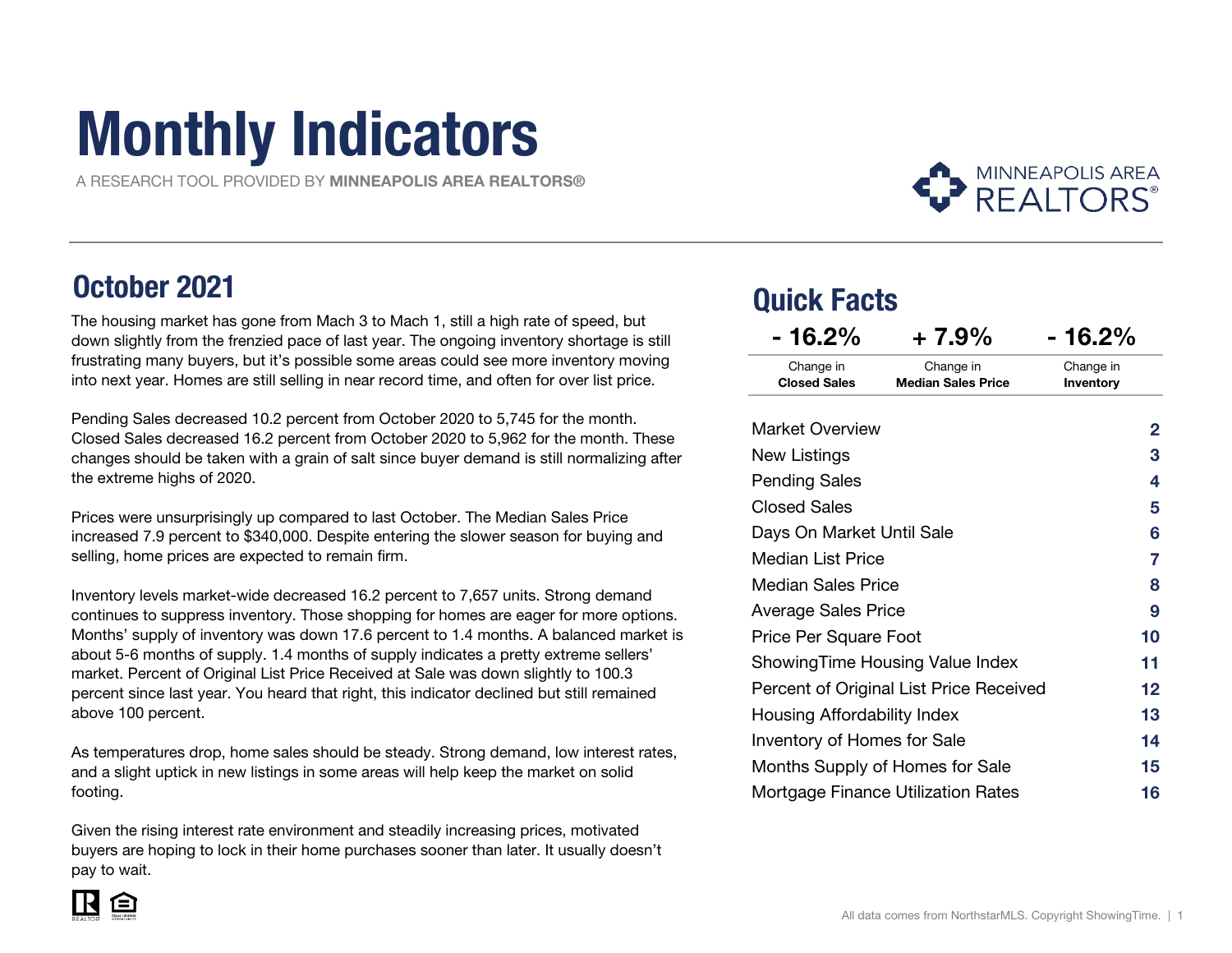### Market Overview

Key market metrics for the current month and year-to-date.



| <b>Key Metrics</b>                     | <b>Historical Sparklines (normalized)</b>              | 10-2020   | 10-2021   | $+1-$    | <b>YTD 2020 YTD 2021</b> |           | $+ 1 -$  |
|----------------------------------------|--------------------------------------------------------|-----------|-----------|----------|--------------------------|-----------|----------|
| <b>New Listings</b>                    | 10-2018<br>10-2019<br>10-2020<br>10-2021               | 6,994     | 6,192     | $-11.5%$ | 69,209                   | 68,769    | $-0.6%$  |
| <b>Pending Sales</b>                   | 10-2018<br>10-2019<br>10-2020<br>10-2021               | 6,396     | 5,745     | $-10.2%$ | 57,353                   | 57,786    | $+0.8%$  |
| <b>Closed Sales</b>                    | 10-2018<br>10-2019<br>10-2020<br>10-2021               | 7,117     | 5,962     | $-16.2%$ | 53,646                   | 55,552    | $+3.6%$  |
| Days on Market Until Sale              | 10-2018<br>10-2019<br>10-2020<br>10-2021               | 35        | 27        | $-22.9%$ | 44                       | 27        | $-38.6%$ |
| <b>Median List Price</b>               | 10-2018<br>10-2019<br>10-2020<br>10-2021               | \$309,900 | \$339,900 | $+9.7%$  | \$315,000                | \$340,000 | $+7.9%$  |
| <b>Median Sales Price</b>              | 10-2020<br>10-2021<br>10-2018<br>10-2019               | \$315,000 | \$340,000 | $+7.9%$  | \$305,000                | \$340,000 | $+11.5%$ |
| <b>Price Per Square Foot</b>           | an Britain<br>10-2019<br>10-2020<br>10-2018<br>10-2021 | \$174     | \$189     | $+8.9%$  | \$168                    | \$189     | $+12.5%$ |
| <b>ShowingTime Housing Value Index</b> | 10-2018<br>10-2019<br>10-2020<br>10-2021               | \$253,278 | \$277,521 | $+9.6%$  |                          |           |          |
| Pct. of Orig. List Price Received      | 10-2018<br>10-2019<br>10-2020<br>10-2021               | 100.5%    | 100.3%    | $-0.2%$  | 99.8%                    | 102.3%    | $+2.5%$  |
| <b>Inventory of Homes for Sale</b>     | 10-2020<br>10-2018<br>10-2019<br>10-2021               | 9,141     | 7,657     | $-16.2%$ |                          |           |          |
| <b>Months Supply of Homes for Sale</b> | 10-2018<br>10-2019<br>10-2020<br>10-2021               | 1.7       | $1.4$     | $-17.6%$ |                          |           |          |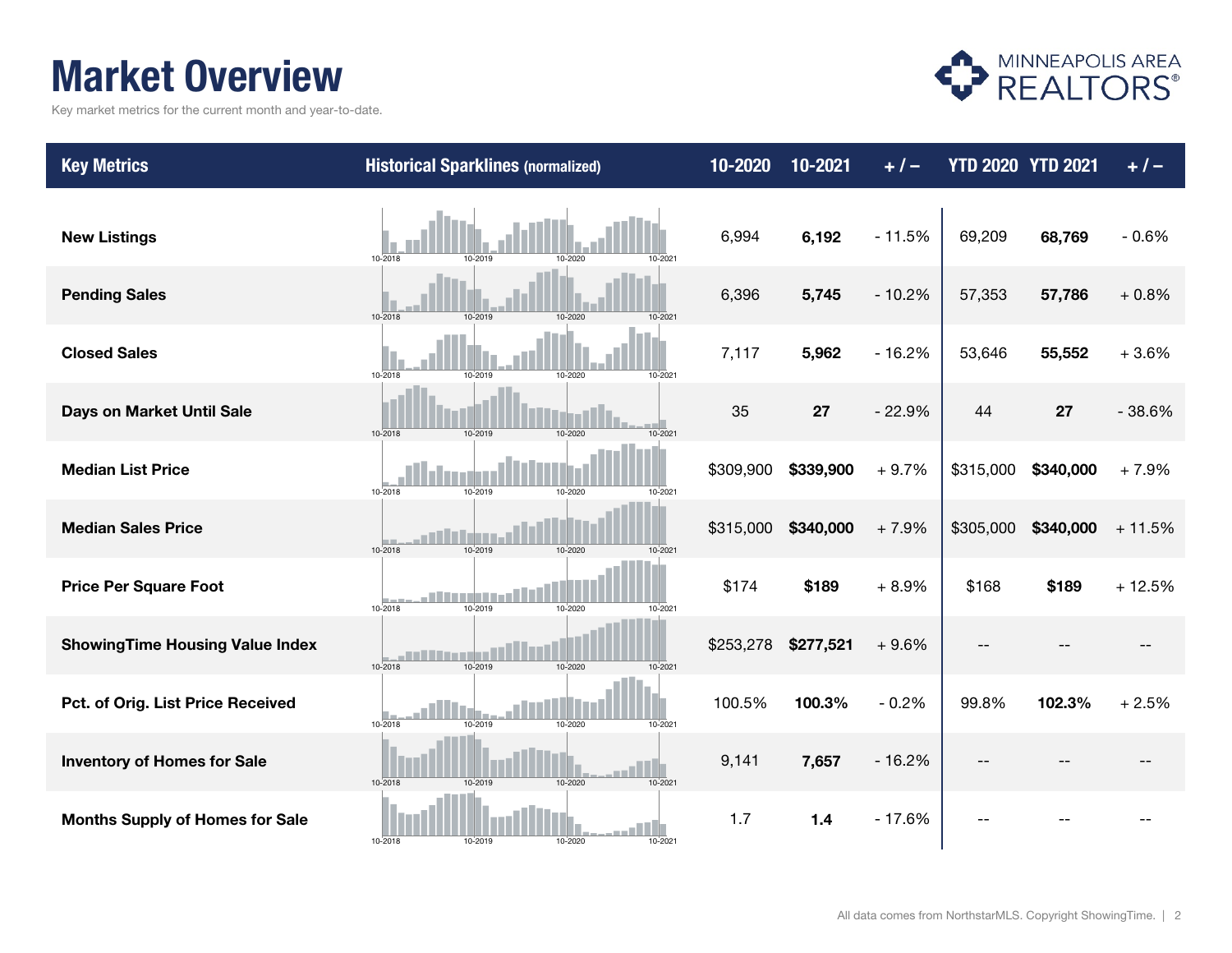### New Listings

A count of the properties that have been newly listed on the market in a given month.



**October** 

#### Year To Date



|                     |       | Prior | Percent  |
|---------------------|-------|-------|----------|
| <b>New Listings</b> |       | Year  | Change   |
| November 2020       | 4,073 | 3,983 | $+2.3%$  |
| December 2020       | 3,126 | 2,526 | $+23.8%$ |
| January 2021        | 4,073 | 4,377 | $-6.9%$  |
| February 2021       | 4,777 | 5,360 | $-10.9%$ |
| March 2021          | 6,740 | 7,452 | $-9.6%$  |
| April 2021          | 7,578 | 6,137 | $+23.5%$ |
| May 2021            | 7,683 | 7,383 | $+4.1%$  |
| June 2021           | 8,467 | 7,571 | $+11.8%$ |
| <b>July 2021</b>    | 8,240 | 8,079 | $+2.0%$  |
| August 2021         | 7,723 | 7,933 | $-2.6%$  |
| September 2021      | 7,296 | 7,923 | $-7.9%$  |
| October 2021        | 6,192 | 6,994 | $-11.5%$ |
| 12-Month Avg        | 6,331 | 6,310 | $+0.3%$  |

#### Historical New Listing Activity

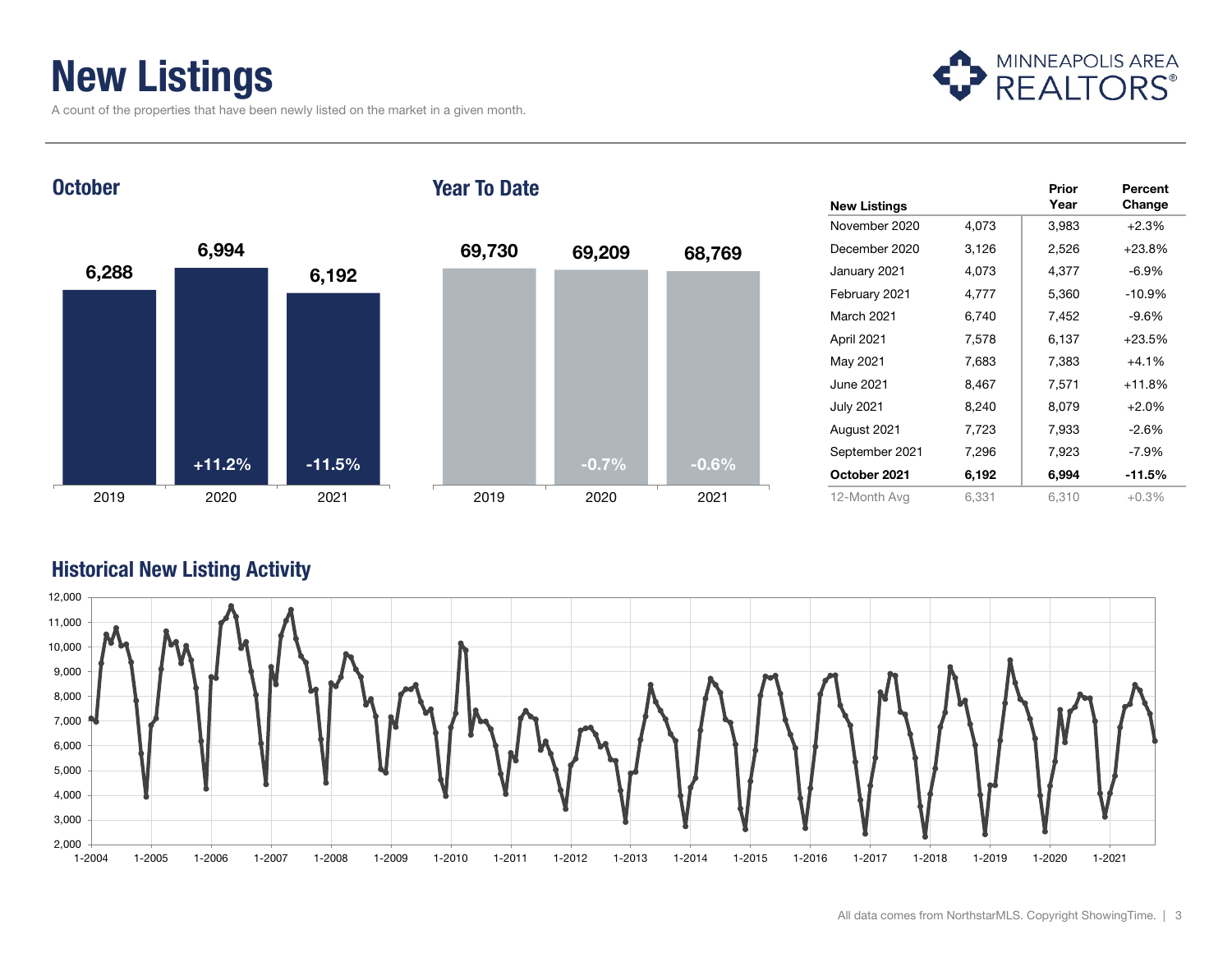### Pending Sales

A count of the properties on which contracts have been accepted in a given month.



**October** 

#### Year To Date



|                      |       | Prior | Percent   |
|----------------------|-------|-------|-----------|
| <b>Pending Sales</b> |       | Year  | Change    |
| November 2020        | 4,704 | 4,091 | $+15.0%$  |
| December 2020        | 3,750 | 3,201 | $+17.2%$  |
| January 2021         | 3,589 | 3,332 | $+7.7%$   |
| February 2021        | 4,260 | 4,229 | $+0.7%$   |
| March 2021           | 5,787 | 5,128 | $+12.9%$  |
| April 2021           | 6,271 | 4,654 | $+34.7%$  |
| May 2021             | 6,889 | 5,908 | $+16.6%$  |
| June 2021            | 6,792 | 6,910 | $-1.7%$   |
| July 2021            | 6,264 | 6,991 | $-10.4%$  |
| August 2021          | 6,543 | 7,272 | $-10.0%$  |
| September 2021       | 5,646 | 6,533 | $-13.6%$  |
| October 2021         | 5,745 | 6,396 | $-10.2\%$ |
| 12-Month Avg         | 5,520 | 5,387 | $+2.5%$   |

#### Historical Pending Sales Activity

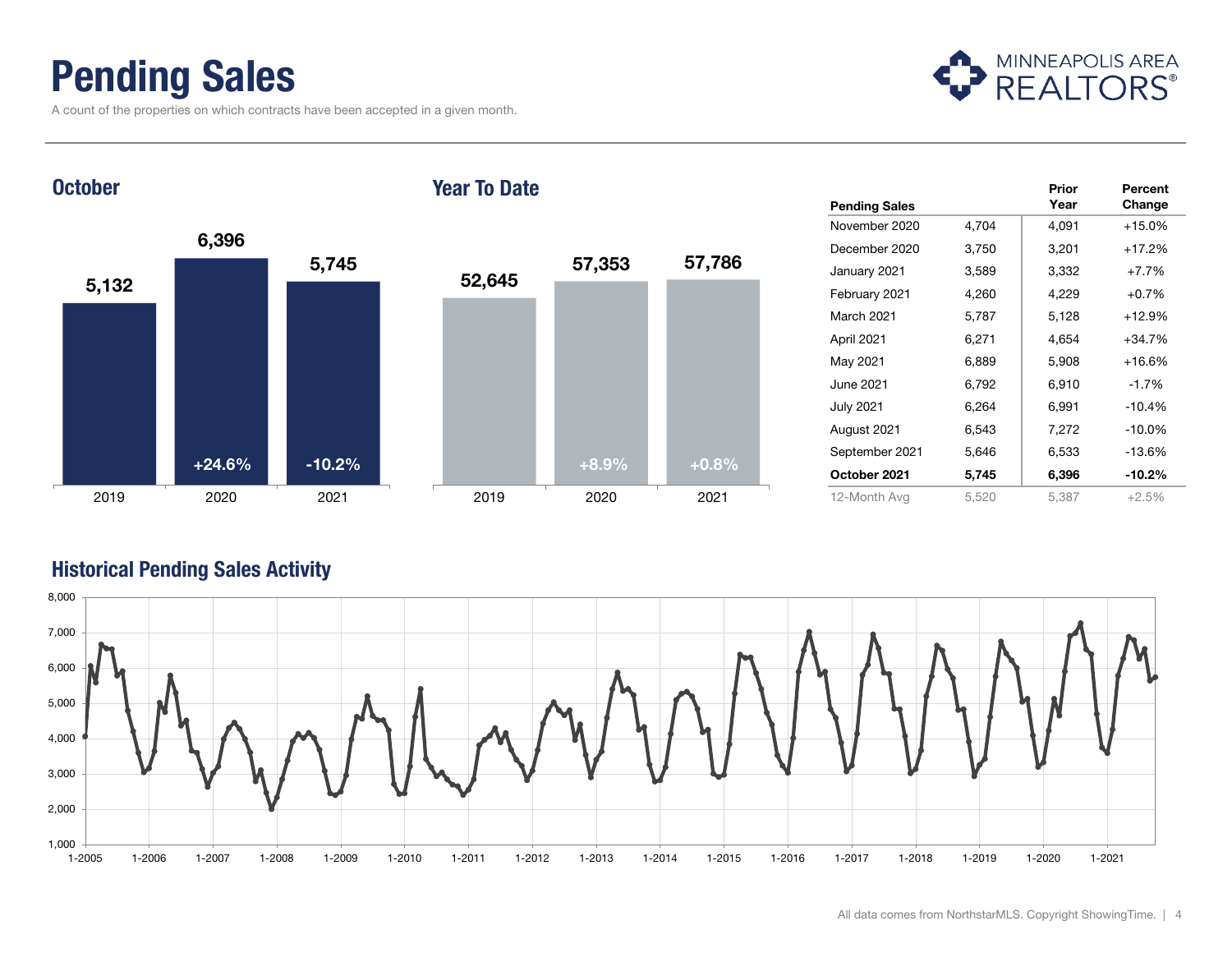### Closed Sales

A count of the actual sales that have closed in a given month.



**October** 

#### Year To Date



|                     |       | Prior | Percent  |
|---------------------|-------|-------|----------|
| <b>Closed Sales</b> |       | Year  | Change   |
| November 2020       | 5,706 | 4,741 | $+20.4%$ |
| December 2020       | 5,230 | 4,283 | $+22.1%$ |
| January 2021        | 3,372 | 2,910 | $+15.9%$ |
| February 2021       | 3,272 | 3,064 | $+6.8%$  |
| March 2021          | 4,389 | 4,222 | $+4.0%$  |
| April 2021          | 5,166 | 4,677 | $+10.5%$ |
| May 2021            | 5,655 | 4,805 | $+17.7%$ |
| June 2021           | 7,585 | 6,230 | $+21.7%$ |
| <b>July 2021</b>    | 6,805 | 7,061 | $-3.6\%$ |
| August 2021         | 6,975 | 6,858 | $+1.7%$  |
| September 2021      | 6,371 | 6,702 | -4.9%    |
| October 2021        | 5,962 | 7,117 | $-16.2%$ |
| 12-Month Avg        | 5,541 | 5,223 | $+8.0\%$ |

#### Historical Closed Sales Activity

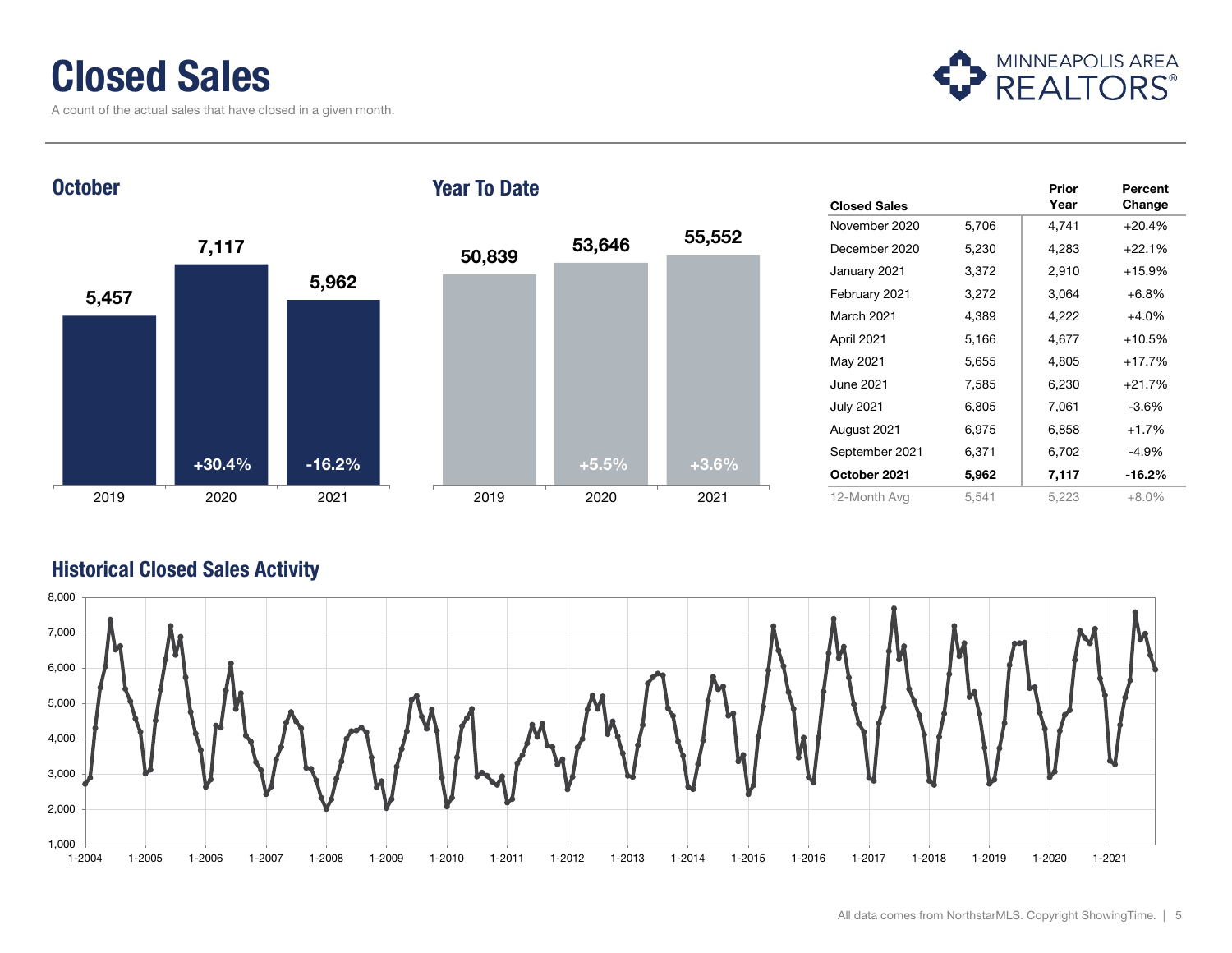### Days on Market Until Sale

Average, cumulative number of days between when a property is listed and when an offer is accepted in a given month.





| Days on Market   |    | Prior<br>Year | Percent<br>Change |
|------------------|----|---------------|-------------------|
| November 2020    | 34 | 51            | $-33.3%$          |
| December 2020    | 39 | 56            | $-30.4%$          |
| January 2021     | 42 | 67            | -37.3%            |
| February 2021    | 46 | 67            | -31.3%            |
| March 2021       | 39 | 61            | $-36.1%$          |
| April 2021       | 31 | 47            | $-34.0%$          |
| May 2021         | 24 | 41            | $-41.5%$          |
| June 2021        | 20 | 42            | $-52.4%$          |
| <b>July 2021</b> | 19 | 41            | -53.7%            |
| August 2021      | 22 | 39            | -43.6%            |
| September 2021   | 23 | 37            | -37.8%            |
| October 2021     | 27 | 35            | -22.9%            |
| 12-Month Avg     | 28 | 46            | $-39.1%$          |

#### Historical Days on Market Until Sale

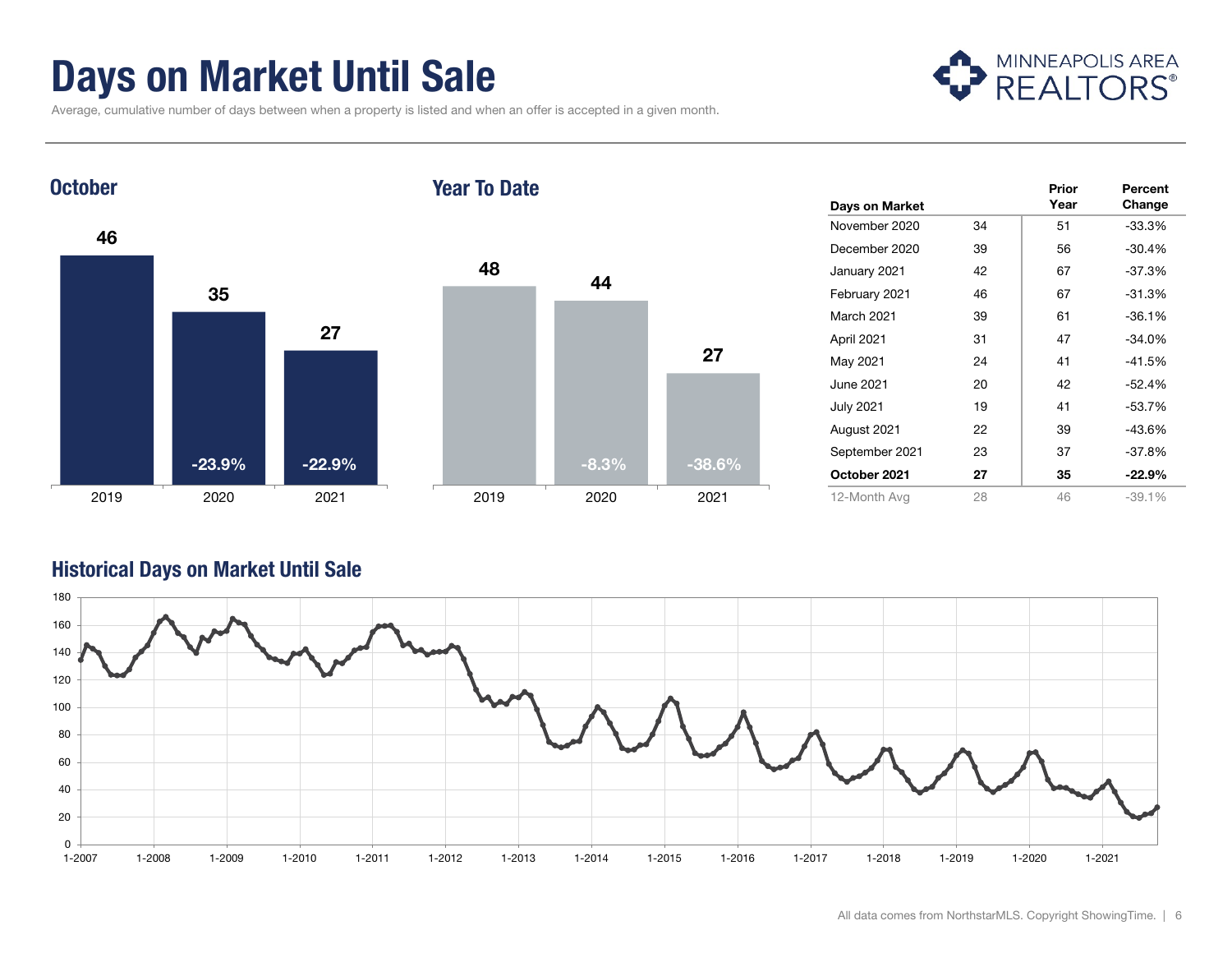### Median Original List Price



Median original list price for all new listings in a given month. List prices can serve as a leading indicator of future price movement.

#### **October**

#### Year To Date



|                                   |           | Prior     | Percent  |
|-----------------------------------|-----------|-----------|----------|
| <b>Median Original List Price</b> |           | Year      | Change   |
| November 2020                     | \$304,900 | \$299,900 | $+1.7%$  |
| December 2020                     | \$313,150 | \$299,900 | $+4.4%$  |
| January 2021                      | \$329,900 | \$315,000 | $+4.7%$  |
| February 2021                     | \$340,000 | \$326,575 | $+4.1%$  |
| March 2021                        | \$337,603 | \$319,000 | $+5.8%$  |
| April 2021                        | \$336,520 | \$314,900 | $+6.9%$  |
| May 2021                          | \$348,900 | \$320,000 | $+9.0%$  |
| June 2021                         | \$349,900 | \$315,000 | $+11.1%$ |
| <b>July 2021</b>                  | \$340,000 | \$314,900 | $+8.0\%$ |
| August 2021                       | \$339,900 | \$315,118 | $+7.9%$  |
| September 2021                    | \$345,000 | \$314,900 | $+9.6%$  |
| October 2021                      | \$339,900 | \$309,900 | $+9.7%$  |
| 12-Month Med                      | \$339,000 | \$315,000 | $+7.6%$  |

#### Historical Median Original List Price

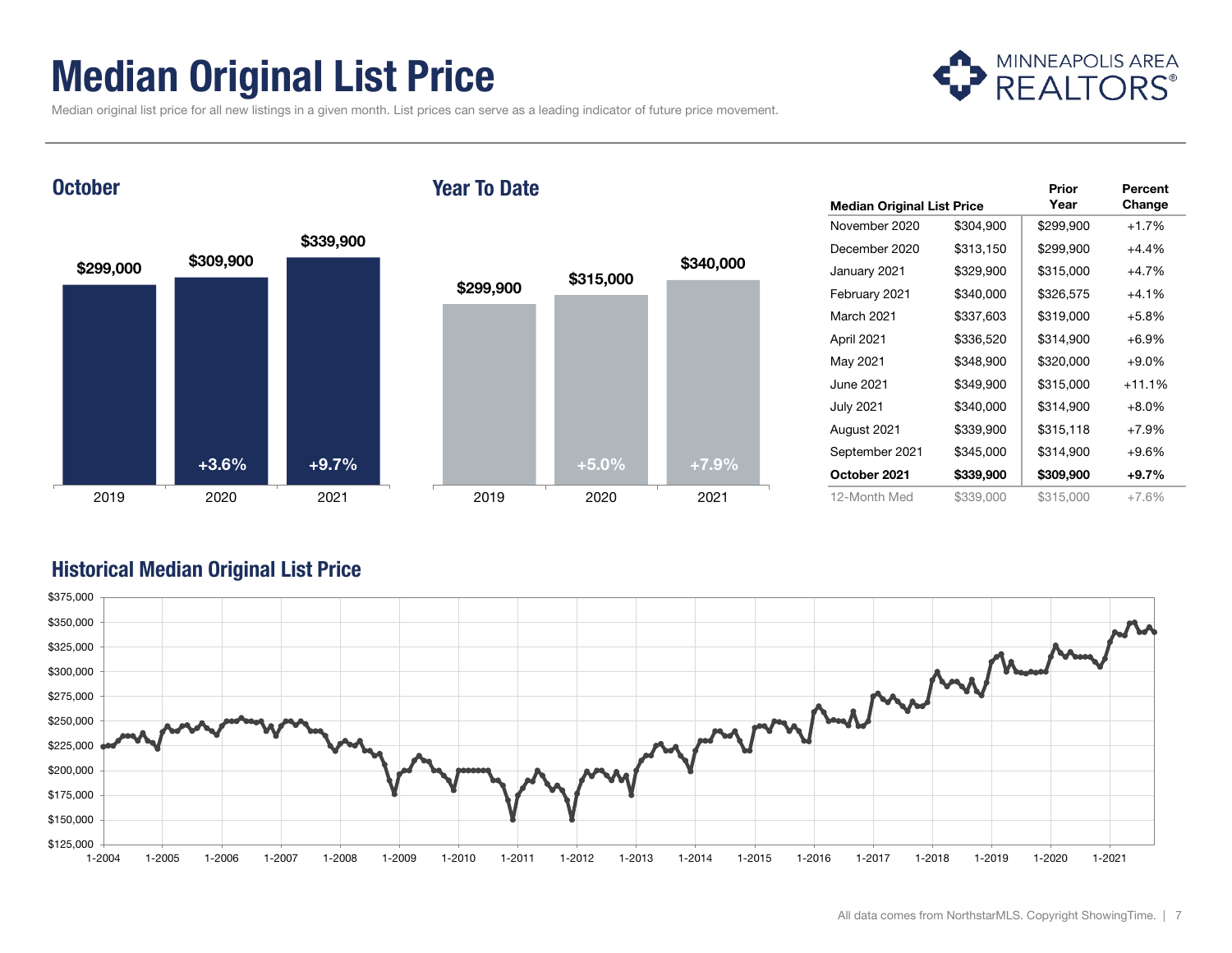### Median Sales Price

Median price point for all closed sales, not accounting for seller concessions, in a given month.



**October** 

#### Year To Date



|                           |           | Prior     | Percent   |
|---------------------------|-----------|-----------|-----------|
| <b>Median Sales Price</b> |           | Year      | Change    |
| November 2020             | \$310,000 | \$280,000 | $+10.7%$  |
| December 2020             | \$307,000 | \$279,000 | $+10.0\%$ |
| January 2021              | \$301,000 | \$270,000 | $+11.5%$  |
| February 2021             | \$314,000 | \$281,500 | $+11.5%$  |
| March 2021                | \$328,631 | \$297,000 | $+10.7%$  |
| April 2021                | \$336,250 | \$305,000 | $+10.2%$  |
| May 2021                  | \$344,000 | \$294,900 | $+16.6%$  |
| June 2021                 | \$350,000 | \$305,000 | $+14.8%$  |
| <b>July 2021</b>          | \$350,000 | \$312,650 | $+11.9%$  |
| August 2021               | \$350,000 | \$315,000 | $+11.1%$  |
| September 2021            | \$340,700 | \$310,000 | $+9.9%$   |
| October 2021              | \$340,000 | \$315,000 | +7.9%     |
| 12-Month Med              | \$335,000 | \$300,000 | $+11.7%$  |

#### Historical Median Sales Price

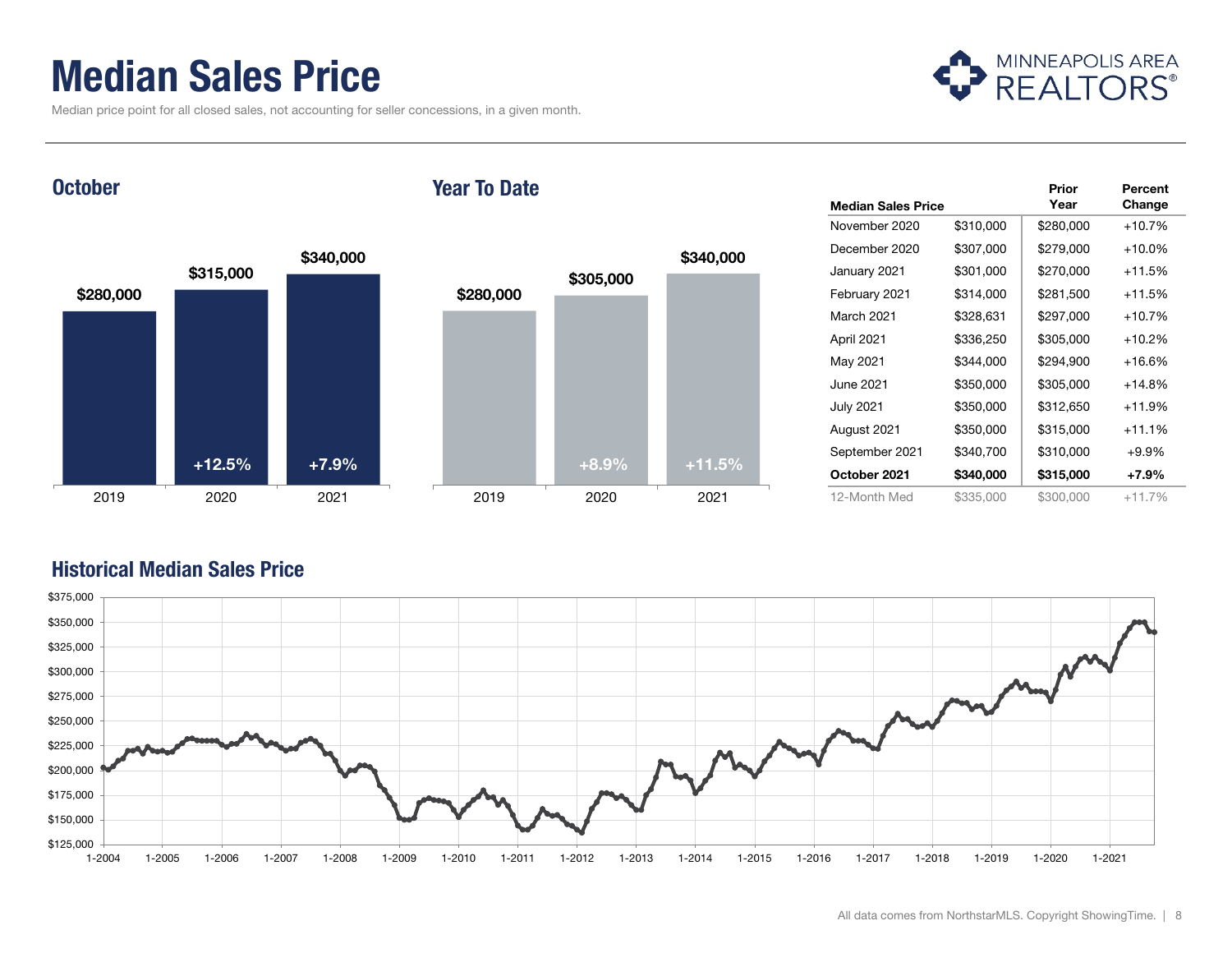### Average Sales Price

Average sales price for all closed sales, not accounting for seller concessions, in a given month.



**October** 

#### Year to Date



|                            |           | Prior     | Percent  |
|----------------------------|-----------|-----------|----------|
| <b>Average Sales Price</b> |           | Year      | Change   |
| November 2020              | \$364,347 | \$326,580 | $+11.6%$ |
| December 2020              | \$361,069 | \$328,930 | $+9.8%$  |
| January 2021               | \$351,190 | \$326,402 | $+7.6%$  |
| February 2021              | \$359,998 | \$324,214 | $+11.0%$ |
| March 2021                 | \$383,084 | \$338,130 | $+13.3%$ |
| April 2021                 | \$386,872 | \$341,607 | $+13.3%$ |
| May 2021                   | \$402,306 | \$334,172 | $+20.4%$ |
| June 2021                  | \$407,341 | \$348,110 | $+17.0%$ |
| <b>July 2021</b>           | \$404,315 | \$359,242 | $+12.5%$ |
| August 2021                | \$410,237 | \$364,246 | $+12.6%$ |
| September 2021             | \$392,859 | \$362,696 | $+8.3%$  |
| October 2021               | \$394,681 | \$372,932 | $+5.8\%$ |
| 12-Month Avg               | \$388,690 | \$348,176 | $+11.6%$ |

#### Historical Average Sales Price

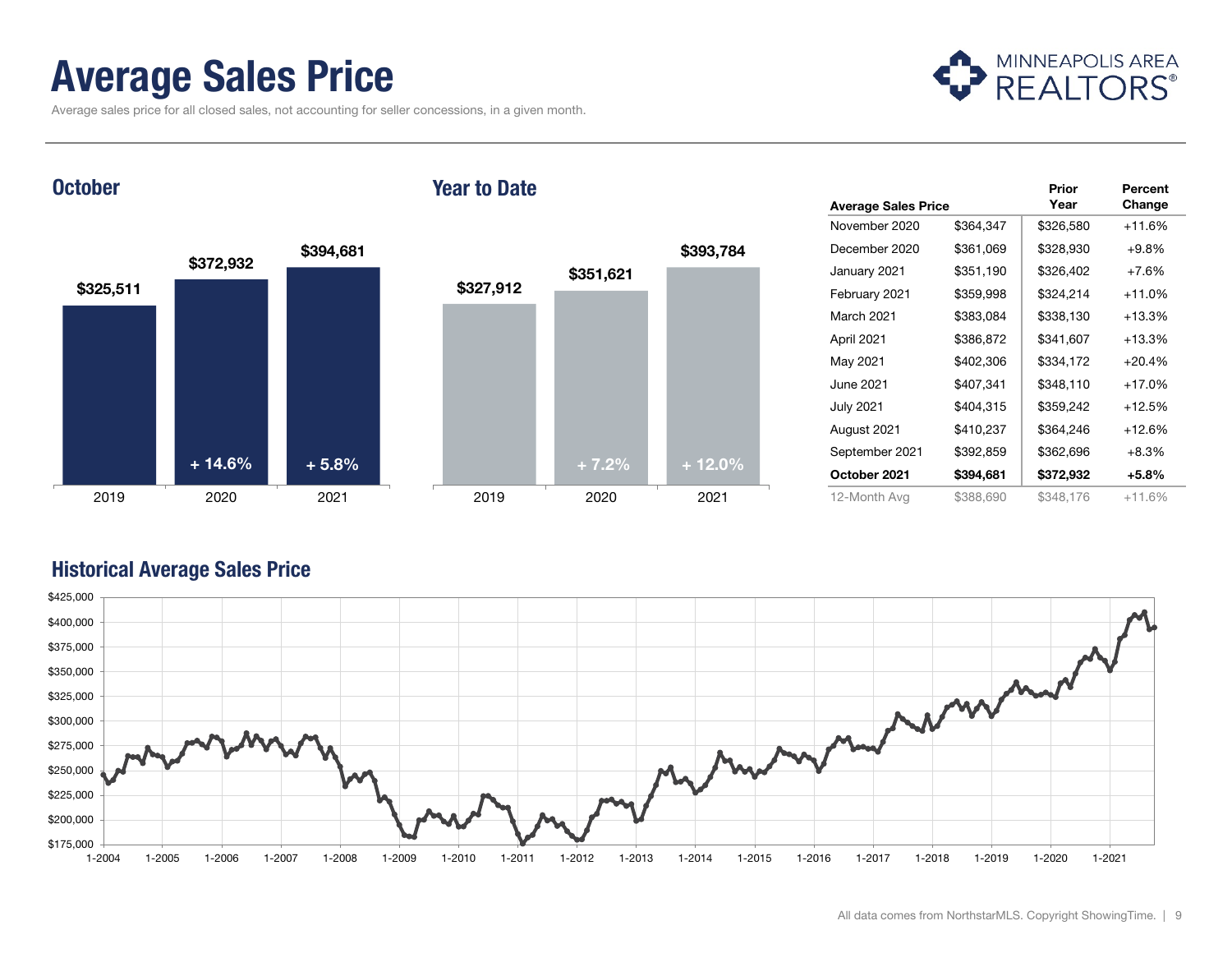### Price Per Square Foot

The price per square foot of homes sold in a given month. Sold properties only. Does not account for seller concessions.



#### $$161$   $$174$ \$189 2019 2020 2021 **October** \$160 \$168 \$189 2019 2020 2021 Year to Date+8.2%+8.9% +5.3% +12.5%

|                              |       | Prior | Percent  |
|------------------------------|-------|-------|----------|
| <b>Price Per Square Foot</b> |       | Year  | Change   |
| November 2020                | \$173 | \$161 | $+7.8%$  |
| December 2020                | \$174 | \$161 | $+8.3%$  |
| January 2021                 | \$174 | \$159 | $+9.4%$  |
| February 2021                | \$179 | \$160 | $+11.4%$ |
| March 2021                   | \$186 | \$165 | $+12.7%$ |
| April 2021                   | \$188 | \$166 | $+13.0%$ |
| May 2021                     | \$193 | \$164 | $+17.9%$ |
| June 2021                    | \$193 | \$166 | $+16.2%$ |
| <b>July 2021</b>             | \$194 | \$170 | $+14.1%$ |
| August 2021                  | \$193 | \$172 | $+12.2%$ |
| September 2021               | \$189 | \$173 | $+9.2%$  |
| October 2021                 | \$189 | \$174 | $+8.9%$  |
| 12-Month Avg                 | \$187 | \$167 | $+11.6%$ |

#### Historical Price Per Square Foot

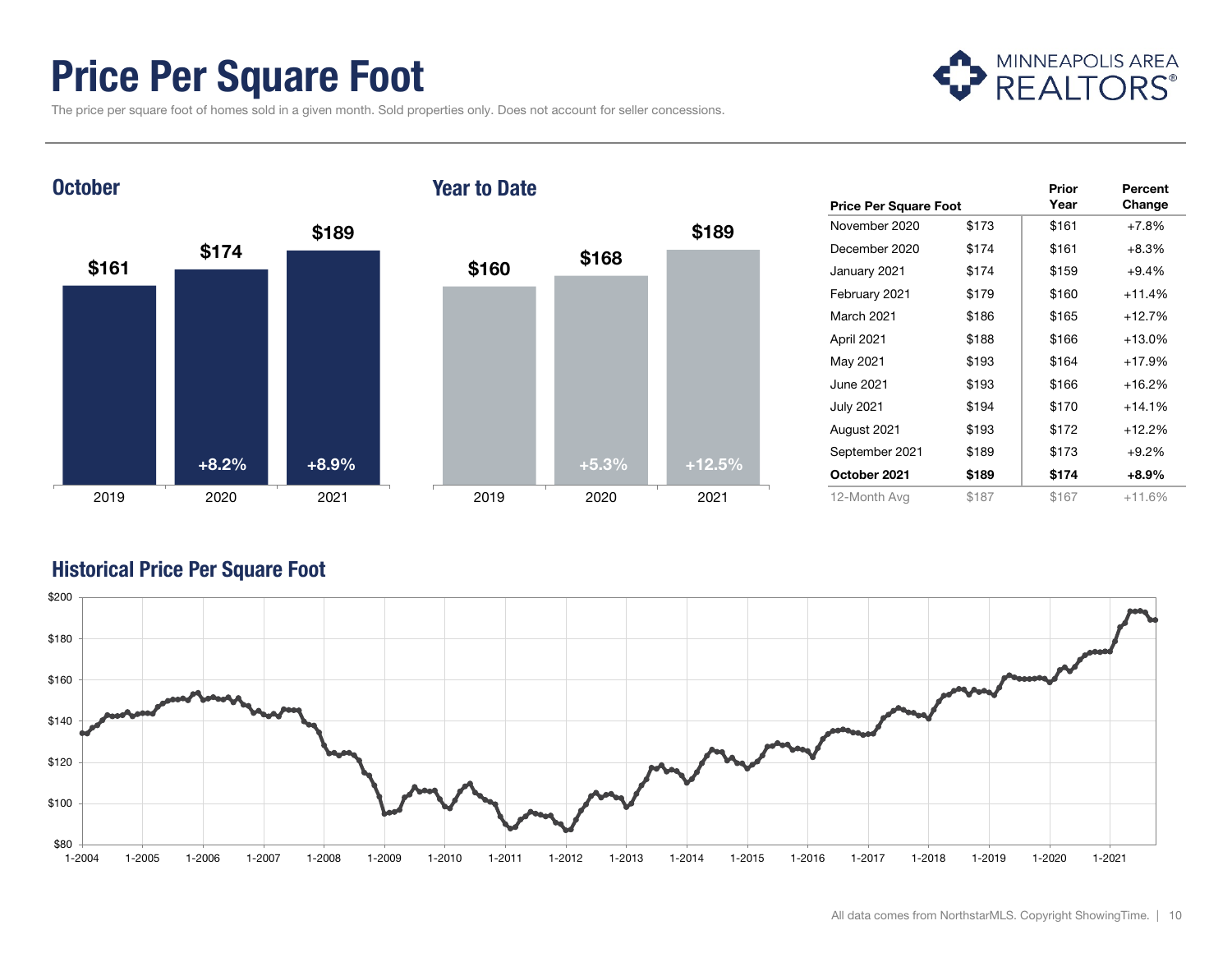### ShowingTime Housing Value Index



Prior

Percent

 The value index employs a multi-variate, linear regression methodology to determine specific weights that adjust for both seasonality and segment bias to arrive at a real, constant-quality view of home values. The index is set to the median sales price in January 2003.

#### **October**



#### Historical ShowingTime Housing Value Index

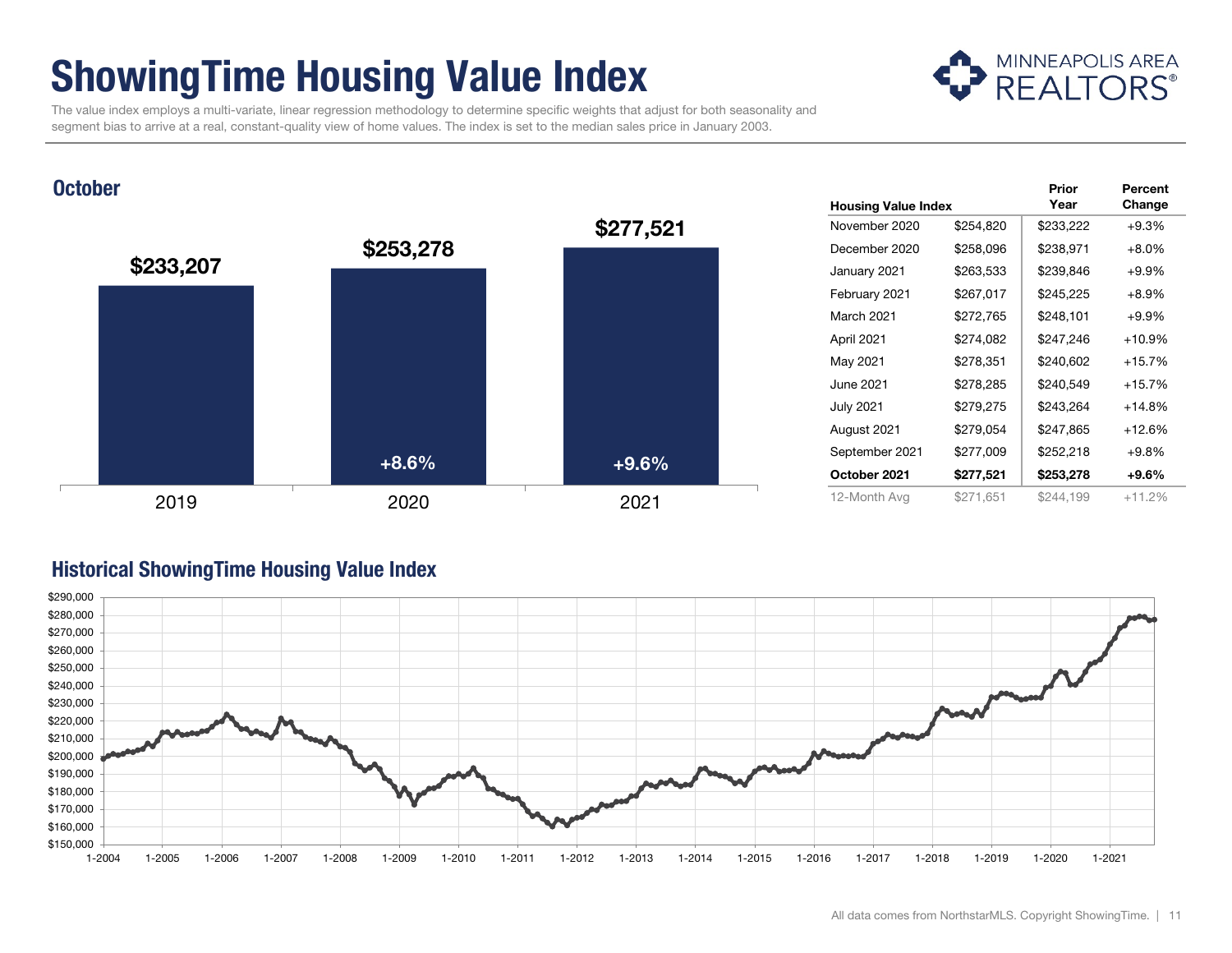# Percent of Original List Price Received

 Percentage found when dividing a property's sales price by its original list price, then taking the average for all properties sold in a given month, not accounting for seller concessions.





| Pct. Of Orig. List Price Rec'd |        | Prior<br>Year | Percent<br>Change |
|--------------------------------|--------|---------------|-------------------|
| November 2020                  | 100.2% | 97.5%         | $+2.8%$           |
| December 2020                  | 99.7%  | 97.3%         | $+2.5%$           |
| January 2021                   | 99.5%  | 97.0%         | $+2.6%$           |
| February 2021                  | 100.1% | 98.0%         | $+2.1%$           |
| March 2021                     | 101.9% | 99.2%         | $+2.7%$           |
| April 2021                     | 103.3% | 99.9%         | $+3.4%$           |
| May 2021                       | 104.0% | 99.6%         | $+4.4%$           |
| June 2021                      | 104.1% | 99.6%         | $+4.5%$           |
| <b>July 2021</b>               | 103.6% | 100.1%        | $+3.5%$           |
| August 2021                    | 102.4% | 100.3%        | $+2.1%$           |
| September 2021                 | 101.2% | 100.5%        | $+0.7%$           |
| October 2021                   | 100.3% | 100.5%        | $-0.2%$           |
| 12-Month Avg                   | 101.9% | 99.4%         | $+2.5%$           |

#### Historical Percent of Original List Price Received

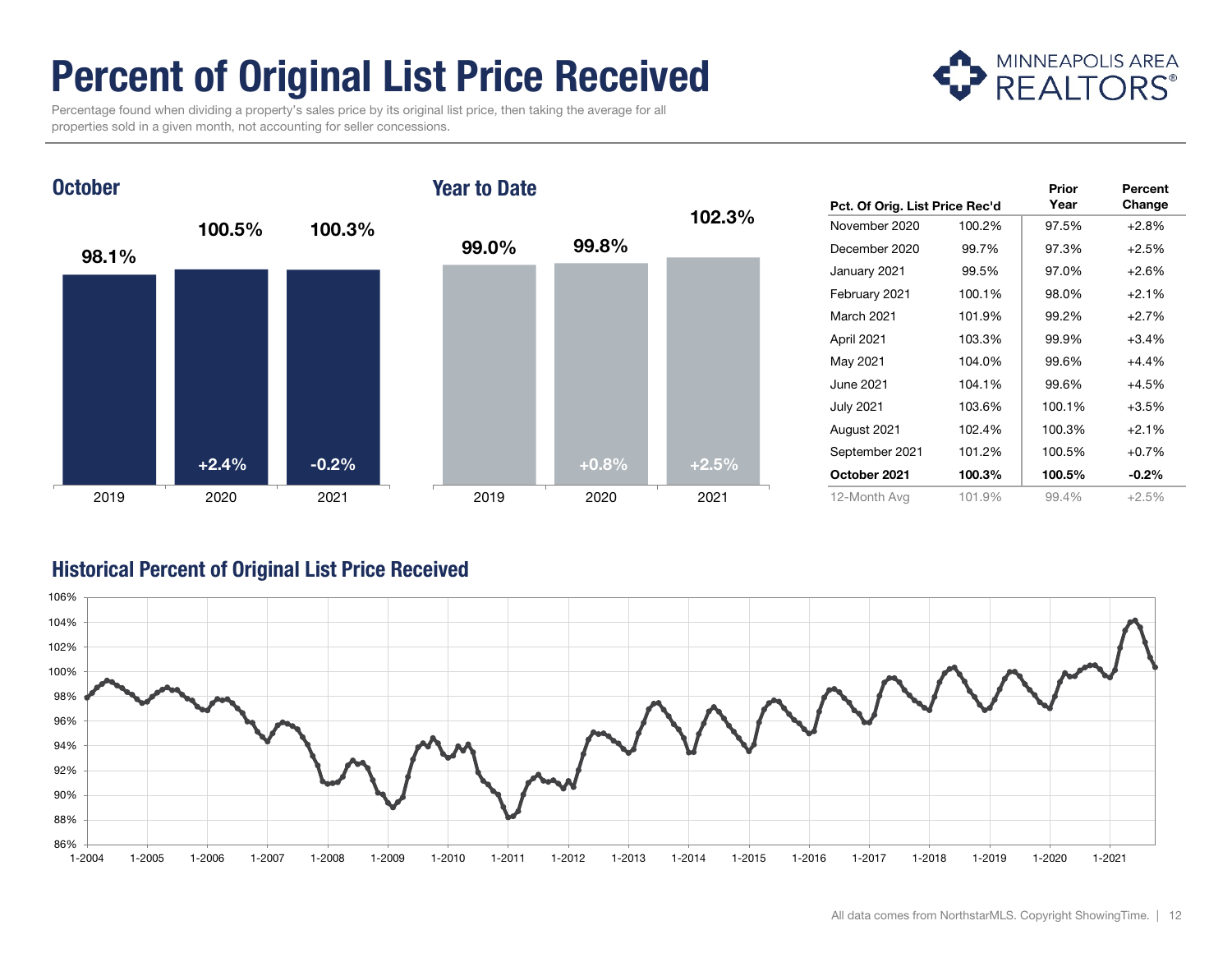# Housing Affordability Index



 This index measures housing affordability for the region. For example, an index of 120 means the median household income was 120% of what is necessary to qualify for the median-priced home under prevailing interest rates. A higher number means greater affordability.



| <b>Housing Affordability Index</b> |     | Prior<br>Year | Percent<br>Change |
|------------------------------------|-----|---------------|-------------------|
| November 2020                      | 150 | 151           | $-0.7%$           |
| December 2020                      | 153 | 151           | $+1.3%$           |
| January 2021                       | 154 | 160           | $-3.8\%$          |
| February 2021                      | 143 | 154           | $-7.1%$           |
| March 2021                         | 136 | 146           | $-6.8%$           |
| April 2021                         | 133 | 142           | $-6.3%$           |
| May 2021                           | 130 | 148           | $-12.2%$          |
| June 2021                          | 130 | 145           | $-10.3%$          |
| <b>July 2021</b>                   | 131 | 145           | $-9.7%$           |
| August 2021                        | 130 | 144           | $-9.7%$           |
| September 2021                     | 130 | 148           | $-12.2%$          |
| October 2021                       | 130 | 146           | -11.0%            |
| 12-Month Avg                       | 138 | 148           | $-6.8\%$          |

#### Historical Housing Affordability Index

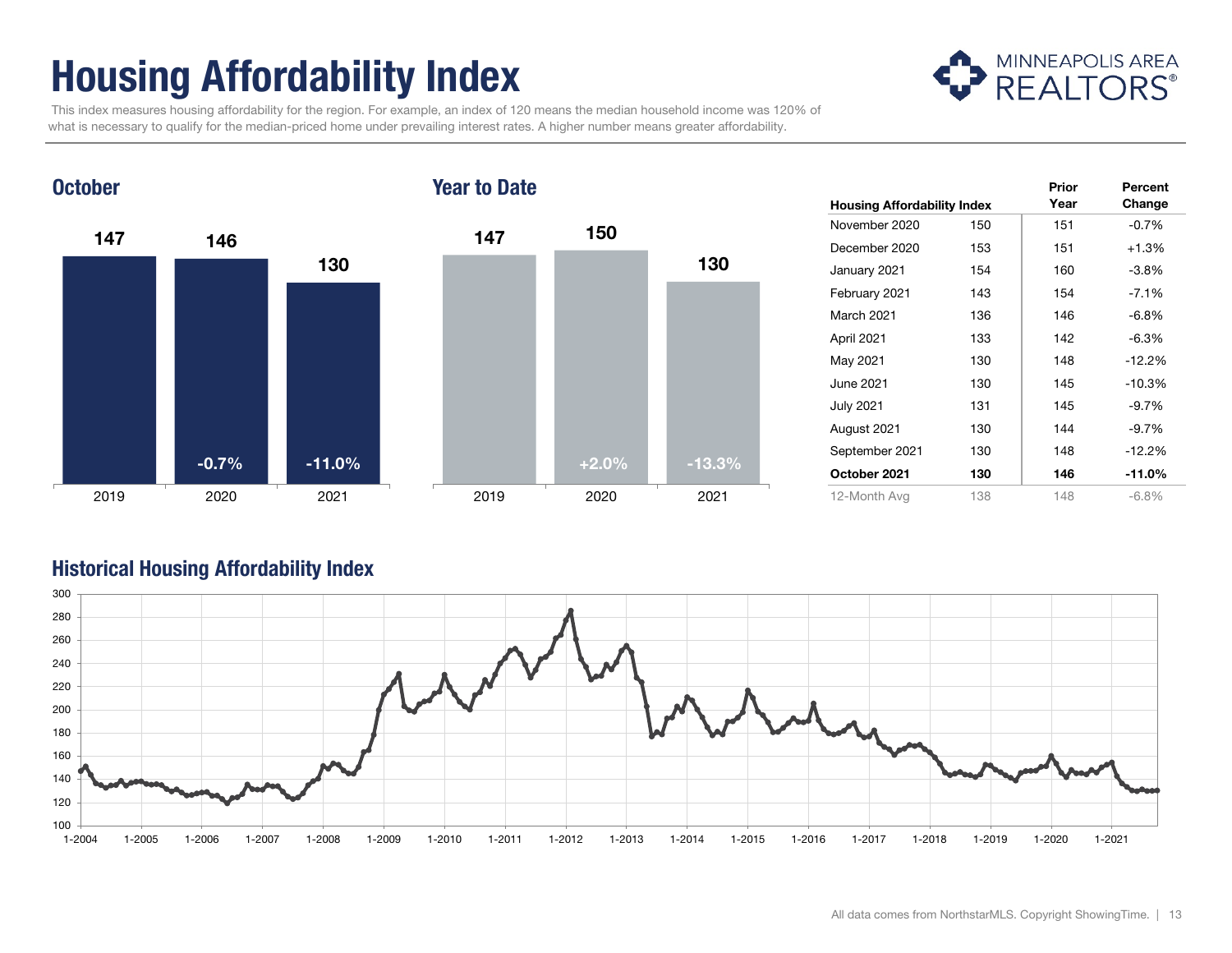### Inventory of Homes for Sale

The number of properties available for sale in active status at the end of a given month.





#### Historical Inventory of Homes for Sale

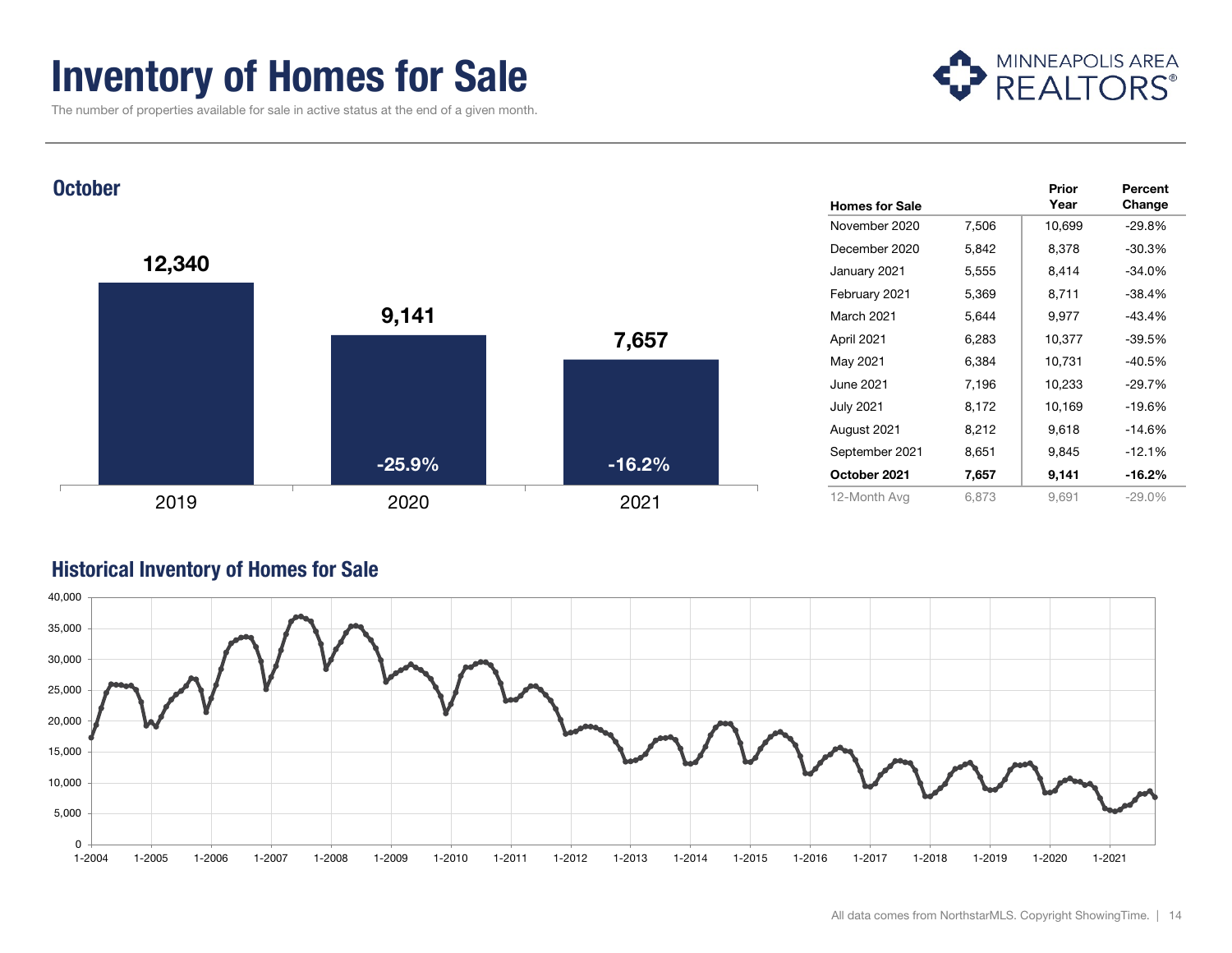### Months Supply of Homes for Sale



The inventory of homes for sale at the end of a given month, divided by the average monthly pending sales for the last 12 months.



#### Historical Months Supply of Inventory